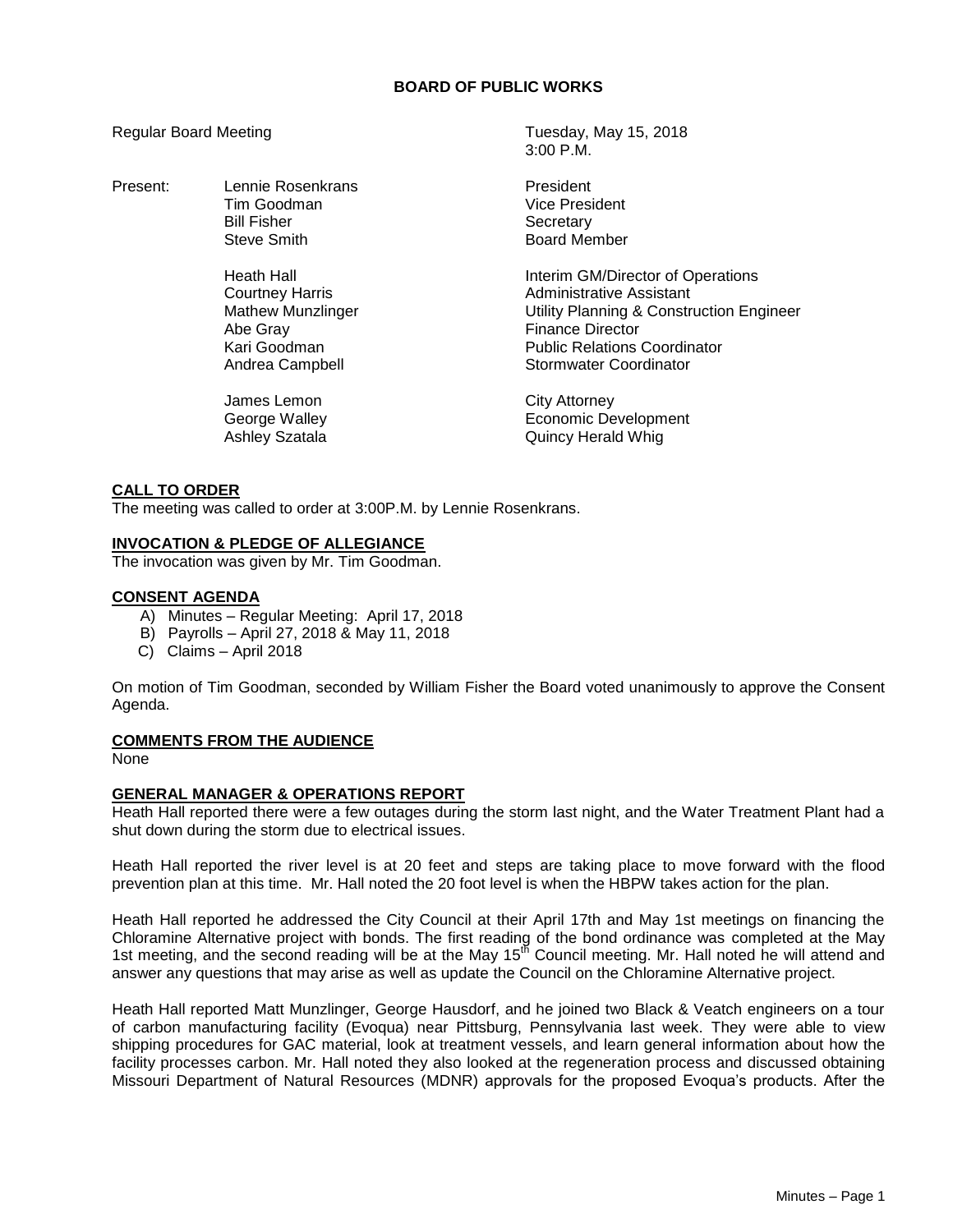manufacturing tour, the crew toured a Water Treatment Plant (WTP) at Penn State University that used GAC within its treatment process.

Heath Hall reported pilot testing of four GACs in parallel that began on May  $8<sup>th</sup>$  at the WTP. Mr. Hall noted the process is very similar to the previous pilot, and they will be testing for TTHMs, Total Organic Carbon (TOC), and perform Simulated Distribution System (SDS) testing.

Heath Hall reported the Reliable Public Power (RP3) announcement and press conference was held on Wednesday, May 9<sup>th</sup>. The Hannibal Board of Public Works earned a Diamond level (the highest level awarded) RP3 designation from the American Public Power Association. Mr. Hall thanked the RP3 team and Courtney Harris for organizing and gathering data for the application submittal.

Heath Hall reported the public notice period for the Stormwater Management Plan ended Tuesday May 1st, and there was only one comment that was received. The final draft of the plan is ready to be submitted to MDNR pending Board approval.

Heath Hall reported outages were normal for the month of April. The rolling 12 month availability rate continues to be pretty good at 99.985%.

Heath Hall reported Prairie State had an annual spring outage on Unit #1.

Heath Hall reported the Line Crew is currently installing new squirrel guards within the subdivisions of El Rancho, Pioneer Trail, Lake Apollo, Coachlight, and Suellen. Mr. Hall noted these areas are vulnerable to squirrel related outages.

Heath Hall reported the Water Department fire hydrant testing typically begins the first week of April, but is currently being postponed to coincide with a total water system flush in combination with disinfecting with free chlorine only. Mr. Hall noted enclosed in the May utility bills is the "Water System Flush Announcement" that contains details of our plans to flush the entire water system in approximately 30 days beginning with the first full week of June.

Heath Hall reported the Water Crew will begin replacing a deteriorated cast iron main along Marsh Avenue from Hwy 61 to Overhill in May.

Heath Hall reported the annual basin cleaning was completed during April with the exception of the filter feed basins and the transfer well. Mr. Hall noted Black & Veatch will be accessing the well during the cleaning process to verify information for the Chloramine Alternative project.

Heath Hall reported Irvinbuilt began construction on the Bar Screens during the month. Mr. Hall noted they removed the HVAC unit for the G&D Building and installed bypass piping that will be used during the project. Peters will reinstall the HVAC unit in May.

Heath Hall reported the nocardia based foam at the WWTP was absent for a short period of time, but is now resurfacing. The WWTP crew will continue to work on eliminating the minor foam issue.

#### **FINANCIAL REPORT**

Abe Gray presented the Board with the financial results for the month of April 2018, year to date results, and key financial ratios. Mr. Gray presented the Dashboard presentation to the Board as a review of Key Performance Indicators trailing the last six months.

#### **PROJECTS REPORT**

Mathew Munzlinger presented the Board with an updated progress report of ongoing projects. This includes projects from the Water System and Water Treatment Plant, as well as the Sewer System and Wastewater Treatment Plant. Mr. Munzlinger noted the progress of these projects and studies are acceptable and will continue as weather permits.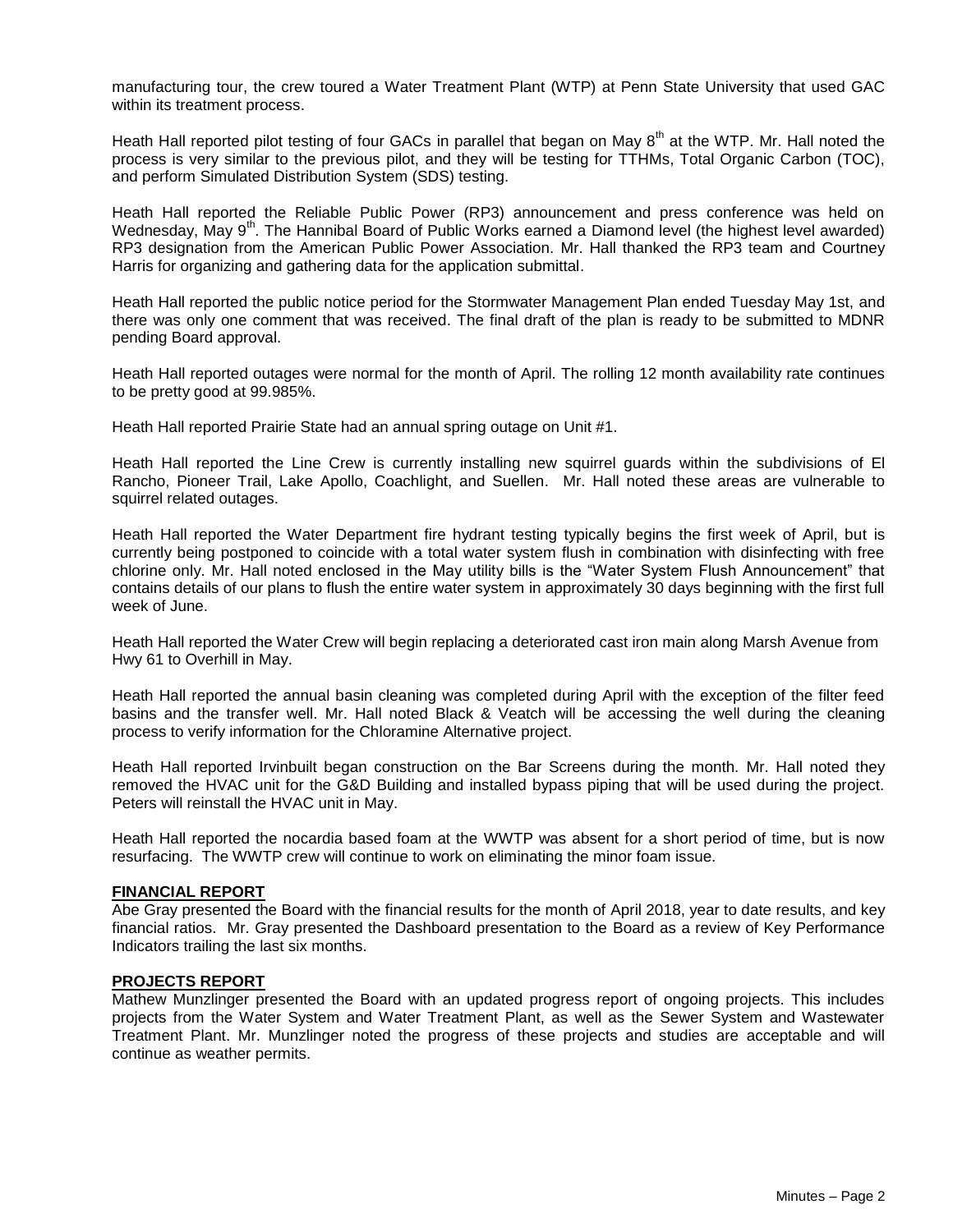## **OLD BUSINESS**

# **Stormwater Management Plan – Matt Munzlinger**

Matt Munzlinger reported a copy of the Stormwater Management plan was presented at last month's Board meeting and was set up for review to the public. Mr. Munzlinger noted there was one comment voiced from a customer regarding the plan that entailed a few grammatical and content changes. After review, Mr. Munzlinger recommended approval of the plan to submit the document to MDNR by next week. The document is required to be submitted by July 1, 2018.

On motion of William Fisher, seconded by Steve Smith, the Board voted unanimously to accept the finalized Stormwater Management Plan as presented.

#### **Generator Maintenance Agreement – Jared Stewart**

Heath Hall reported on behalf of Jared Stewart, the HBPW has received a quote from Altorfer to maintain all ten new diesel generator units. The agreement also includes generators located at the Southside booster station, Paris Gravel Booster Station, and the unit supporting the Main Office under one contract. The annual cost for all eight diesel units at Oakwood Substation and the two at the treatment plants is \$56,300.00. The annual cost for the two water booster station units is \$3,944.00 and the Main Office unit \$3,467.00. There is also a one-time cost of the Main Office unit of \$6,019.00 to get it back up to the same standards as the other units. Mr. Hall noted at this time it is my recommendation that we approve the Altorfer proposal to ensure the proper and continued maintenance of all our generation fleet.

On motion of William Fisher, seconded by Tim Goodman, the Board voted unanimously to approve the Generator Maintenance Agreement as presented.

#### **NEW BUSINESS**

### **Cost of Service Study/Utility Financial Solutions – Abe Gray**

Abe Gray presented the Cost of Service report compiled by Utility Financial Solutions. Mr. Gray noted this report includes results of the Cost of Service, long-term financial projection and recommendations on future rate design of the Water Department. The study recommended a total of 54% more revenue for the Water Department for the next 5 years. After much discussion and review, Mr. Gray noted he would recommend the Board accept the first study as presented.

On motion of William Fisher, seconded by Steve Smith, the Board voted unanimously to accept the first reading of the Cost of Service Study as presented.

#### **Proposed Rate Schedules – Abe Gray**

Abe Gray presented the Electric, Water, and Sewer Rate Schedule for FY2018-2019. The proposed revenue increases include Water (3.7%), Sewer (3.7%), and flat Electric rates, and no Stormwater revenue. The schedules were discussed and reviewed for consideration by the Board to be presented at the Public Hearing to be set in the next action item. There is also some proposed language on incentive rate discounts for electric and water.

# **Set Public Hearing Date**

Heath Hall proposed to set the Public Hearing date on June 18, 2018 at 6:00p.m. with the regular meeting to follow.

On motion of William Fisher, seconded by Steve Smith, the Board voted unanimously to hold the public hearing on June 18, 2018 at 6:00p.m. in the Hannibal Board of Public Works conference room.

#### **Shinn Lane Property**

Abe Gray presented information regarding the Shinn Lane property that was purchased by the Board 4 years ago, which lies adjacent to the Business Park. The tenants have given the HBPW notice that they intend to vacate the property at the end of July 2018. Mr. Gray noted rather than searching for new tenants, we feel that it is preferable to market the property for sale at this time. All easements have been acquired and annexation has occurred. Mr. Gray recommended the Board formally declare the Shinn Lane property to be "surplus property", and that the Board instructs management to select a qualified Realtor to market the property for sale.